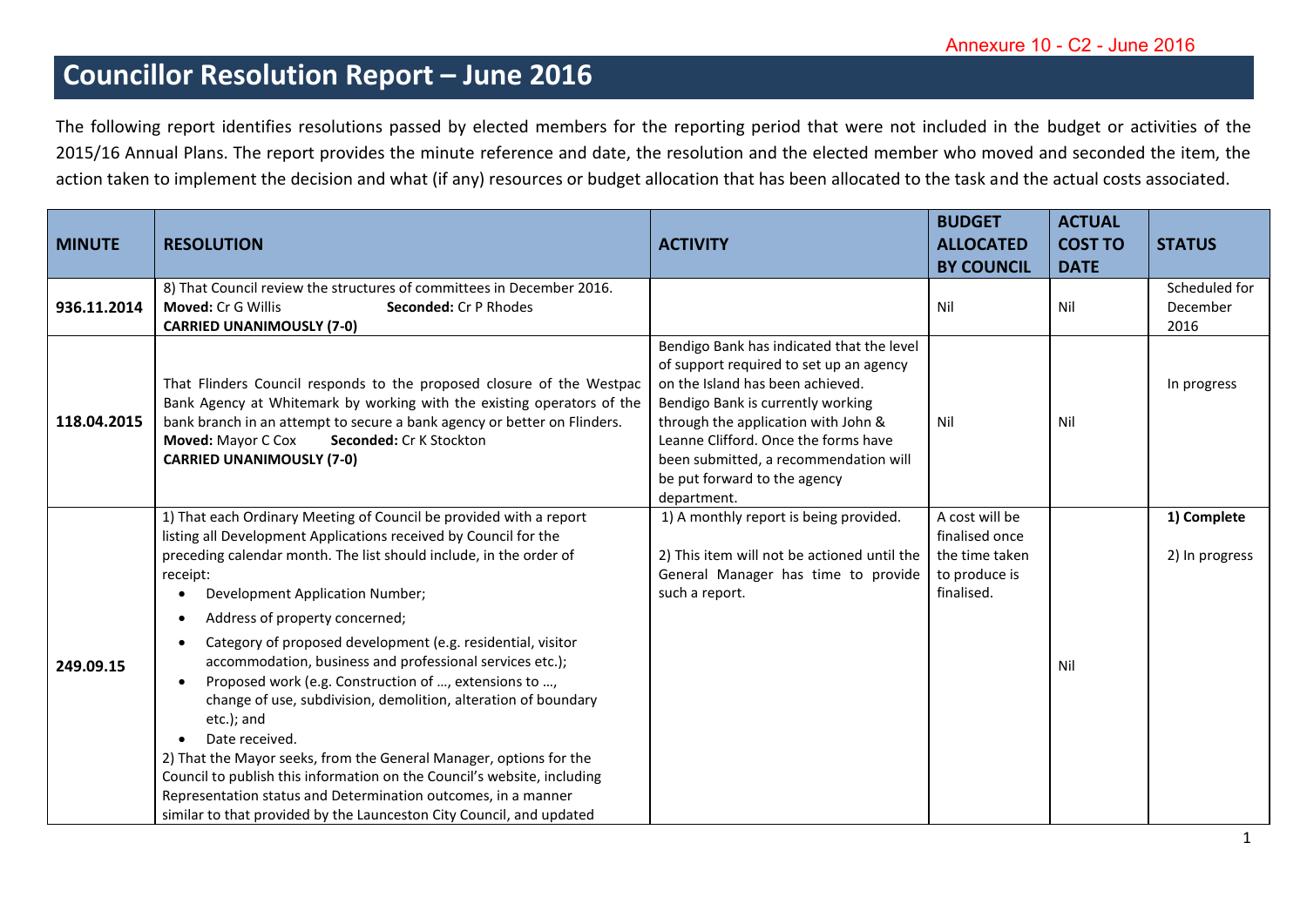Annexure 10 - C2 - June 2016

|             | (weekly/fortnightly or monthly) as determined by Council.                    |                                            |         |     |             |
|-------------|------------------------------------------------------------------------------|--------------------------------------------|---------|-----|-------------|
|             | Moved: Cr P Rhodes Seconded: Cr K Stockton                                   |                                            |         |     |             |
|             | <b>CARRIED UNANIMOUSLY (7-0)</b>                                             |                                            |         |     |             |
|             | That Council note the motion as recorded in the unconfirmed minutes of       | Refer motion 50.03.2016 below.             |         |     |             |
|             | the 29th September 2015 Furneaux Group Shipping Special Committee            |                                            |         |     |             |
|             | meeting and resolve to undertake the following:                              |                                            |         |     |             |
| 287.10.2015 | That Council engage a container repairer to assess the current state of      |                                            |         |     |             |
|             | Council's four refrigerated shipping containers and provide Council with a   |                                            |         |     |             |
|             | list of prioritised repairs and a cost estimate to consider.                 |                                            |         |     |             |
|             | Moved: Mayor C Cox Seconded: Cr K Stockton                                   |                                            |         |     |             |
|             | <b>CARRIED UNANIMOUSLY (6-0)</b>                                             |                                            |         |     |             |
|             | That Council allocates a maximum of \$2,500 to participate in the project to | Department of State Growth<br>has          | \$2500  |     | In Progress |
|             | deliver an Asian Engagement Strategy for Northern Tasmania only on the       | indicated that they will support the Asian |         |     |             |
| 337.12.2015 | provision that the project is supported by the Department of State Growth.   | Engagement Strategy. Council waits for     |         | Nil |             |
|             | Moved: Cr D Williams<br>Seconded: Deputy Mayor M Cobham                      | further advice about the \$2,500           |         |     |             |
|             | <b>CARRIED UNANIMOUSLY (7-0)</b>                                             | allocation.                                |         |     |             |
|             | That the General Manager:                                                    | A full assessment of the shipping          |         |     | In progress |
|             | • obtain at least one quotation from a qualified person or business to       | containers has been arranged and we        |         |     |             |
|             | repair damage to four shipping containers owned by the Council and           | are awaiting the final outcome.            |         |     |             |
|             | currently being used for the carriage of chilled and frozen cargo to and     |                                            |         |     |             |
| 50.03.2016  | from the Municipality; and                                                   |                                            |         |     |             |
|             | • obtain a further quotation to repair and service the freezer equipment     |                                            |         |     |             |
|             | on those containers.                                                         |                                            |         |     |             |
|             | Moved: Cr G Willis<br>Seconded: Cr D Williams                                |                                            |         |     |             |
|             | <b>CARRIED UNANIMOUSLY (7-0)</b>                                             |                                            |         |     |             |
|             | That Council allocates the required funding for the General Manager          | Generic funding was allocated in the       |         |     | Complete    |
|             | to engage Dock 4 Architects to deliver a feasibility study for the           | 2015-16 Annual Plan. This funding has      |         |     |             |
| 69.04.2016  | Flinders Island Sports and RSL Club as per the project proposal              | now been tied to Dock 4 Architects and     |         |     |             |
|             | provided by Dock 4 Architects.                                               | they have been engaged to deliver the      |         |     |             |
|             | Moved: Mayor C Cox<br>Seconded: Cr P Rhodes                                  | feasibility study.                         |         |     |             |
|             | <b>CARRIED UNANIMOUSLY (7-0)</b>                                             |                                            |         |     |             |
|             | That Council install traffic signs re distances between vehicular and        | An allocation has been put in the          | \$1,500 |     | In Progress |
|             | cyclist traffic (as per changes to the Tasmanian Road Rules in               | 2016/17 Budget for the signage and         |         |     |             |
| 91.05.2016  | February 2015) at strategic locations on the Flinders Island road            | installation.                              |         |     |             |
|             | network. The signs to be located at:                                         |                                            |         | Nil |             |
|             | Lady Barron;<br>$\bullet$                                                    |                                            |         |     |             |
|             |                                                                              |                                            |         |     |             |
|             | Whitemark; and                                                               |                                            |         |     |             |
|             | Coming out of the airport.<br>$\bullet$                                      |                                            |         |     |             |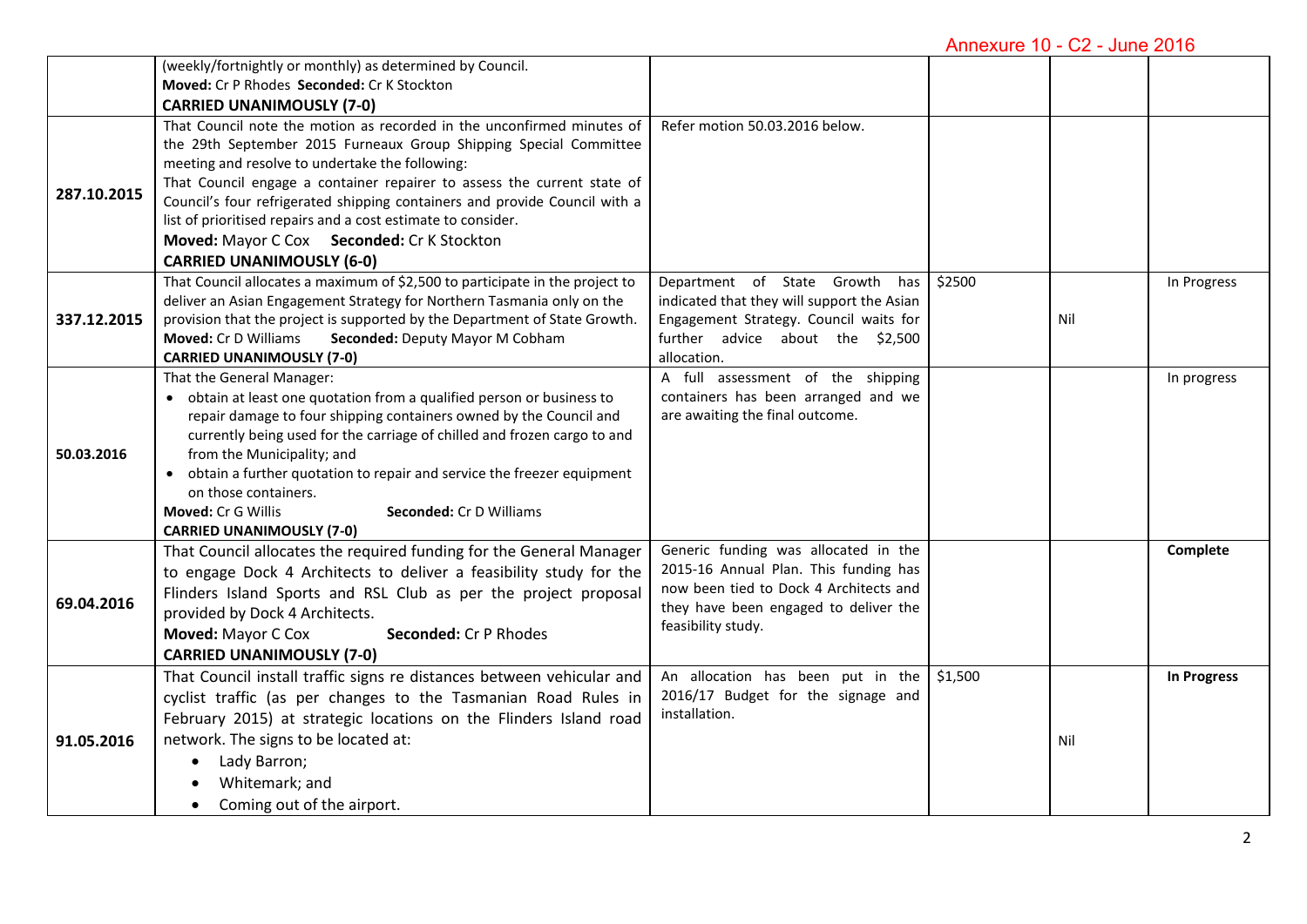Annexure 10 - C2 - June 2016

|             | <b>Moved: Deputy Mayor M Cobham</b><br>Seconded: Cr D Williams                                                                                                                                                                                                                                                                                                                                                                                                                             |                                                                                                                                                                                                                                                      |         |     |                                                          |
|-------------|--------------------------------------------------------------------------------------------------------------------------------------------------------------------------------------------------------------------------------------------------------------------------------------------------------------------------------------------------------------------------------------------------------------------------------------------------------------------------------------------|------------------------------------------------------------------------------------------------------------------------------------------------------------------------------------------------------------------------------------------------------|---------|-----|----------------------------------------------------------|
|             | <b>CARRIED UNANIMOUSLY (6-0)</b>                                                                                                                                                                                                                                                                                                                                                                                                                                                           |                                                                                                                                                                                                                                                      |         |     |                                                          |
| 93.05.2016  | 1. That Council recognises Cr Rhodes' request to resign as the<br>Council representative to Finders Island Tourism & Business Inc.<br>(FITBI) and ratifies the resignation.<br>2. That Council as a member of FITBI considers its representation<br>and the requirements of that representation.<br>3. The Council elects/determines a representative to FITBI and<br>advises FITBI of the appointment.<br>Moved: Mayor C Cox<br>Seconded: Cr G Willis<br><b>CARRIED UNANIMOUSLY (6-0)</b> | 1. FITBI have been notified of Cr Chris<br>Rhodes' resignation.<br>2. Representation was considered at the<br>May Council meeting.<br>3. Letter to FITBI (refer 94.05.2016) has<br>been sent and is awaiting a response.                             |         |     | 1. Complete<br>2. Complete<br>3. In Progress             |
| 94.05.2016  | That the Mayor writes to Finders Island Tourism & Business Inc.<br>(FITBI) to clarify FITBIs expectation of a Council representative and<br>to suggest that Council wishes to move to a position that involves<br>liaison only without voting rights.<br>Moved: Cr G Willis<br>Seconded: Cr C Rhodes<br><b>CARRIED UNANIMOUSLY (6-0)</b>                                                                                                                                                   | Mayor sent a letter to FITBI and is<br>awaiting a response.                                                                                                                                                                                          |         |     | Complete                                                 |
| 96.05.2016  | That Council as an Owner Council agrees to a moratorium on<br>increases in distributions for a further seven years in the event that<br>TasWater secures commitment from the State and Federal<br>Governments to make grants totalling no less than \$400 million over<br>a ten year period.<br>Moved: Cr M Cobham Seconded: Cr C Rhodes<br><b>CARRIED UNANIMOUSLY (6-0)</b>                                                                                                               | Cr Gerald Willis to convey Council's<br>decision at the 9 <sup>th</sup> June TasWater<br>meeting.                                                                                                                                                    |         |     | Complete                                                 |
| 99.05.2016  | That Council purchases two additional portable toilets. These toilets<br>are also to be made available on an as needs basis for significant<br>community events.<br>Moved: Cr D Williams Seconded: Deputy Mayor M Cobham<br><b>CARRIED UNANIMOUSLY (6-0)</b>                                                                                                                                                                                                                               | Due to the costs associated with<br>purchasing portable toilets on trailers, it<br>is suggested that Council purchase one<br>additional toilet which will allow for two<br>to be available for community events as<br>and when needed.               | \$6,068 | Nil | In progress                                              |
| 101.05.2016 | That Council:<br>1. Rescinds the existing Code of Conduct for Elected Members<br>and disbands the existing Code of Conduct Panel;<br>2. Adopts the new Flinders Council Code of Conduct for Elected<br>Members which incorporates the Model Code of Conduct<br>without variation;<br>3. Sends a copy of the Flinders Council Code of Conduct for                                                                                                                                           | 1. Code of Conduct for Elected<br>Members rescinded and the existing<br>Code of Conduct Panel Code of<br>disbanded as of the 19 May meeting.<br>2. New Code of Conduct adopted as<br>of the 19 May meeting.<br>3. Copy has been sent to the Director |         |     | 1. Complete<br>2. Complete<br>3. Complete<br>4. Complete |